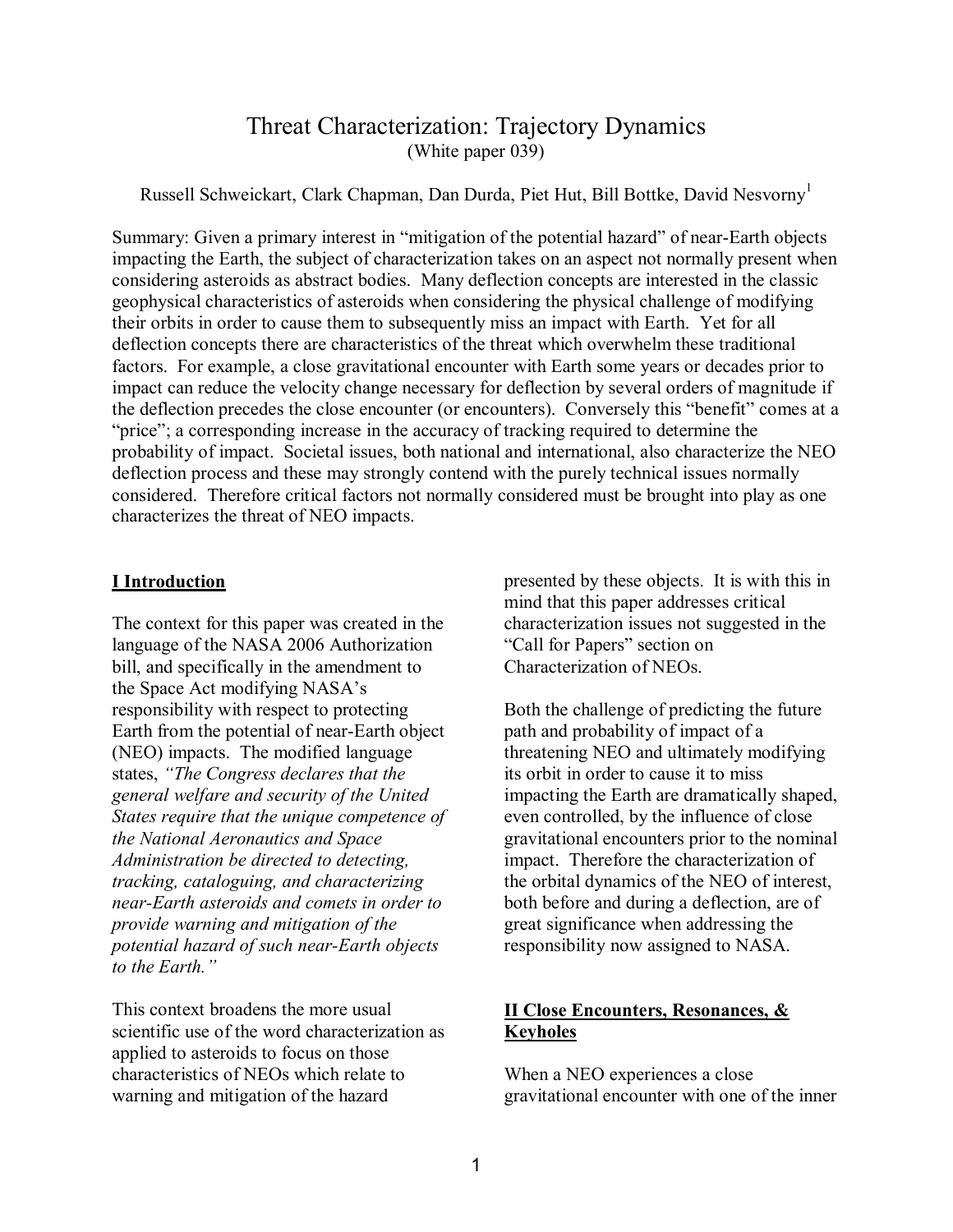solar system planets, Jupiter, or even one of the largest asteroids it experiences a change in its orbit causing subsequent predictions of its orbital path to be altered to some degree. While each of these encounters will affect a NEO and while all of them must be taken into account in tracking NEOs and predicting their impact probabilities, this paper will use only close encounters with Earth (the most common encounter for potentially hazardous asteroids (PHAs)) to illustrate the points made.

Additional note must be made that the detailed computation of orbital parameters and projections into the future entail substantial and complex computation due to the inherent many-body gravitational dynamics involved. Nevertheless, for purposes of illustration many of the most profound effects can be understood using first order simplifications and such will be used in this paper. Additionally, because of the readily available data and illustrations, the two NEOs Apophis (formerly 2004MN4) and 2004VD17 will be used to illustrate most of the points made.

One of the seminal documents in developing an appreciation for the influence of close gravitational encounters in predicting NEO impacts is *Resonant returns to close approaches: Analytical theory*, by Valsecchi, Milani, Gronchi, and Chesley<sup>2</sup>. In this technical paper Valsecchi, et al, introduce the concept of resonant returns and associated keyholes which lie at the heart of many, if not most, NEO impacts with the planets of the inner solar system.

When a NEO of interest<sup>3</sup> makes a close pass by Earth its period is either shortened or extended depending on whether it passes ahead of or behind the Earth as it orbits the Sun. In order to simplify the illustration this paper will assume an encounter passing

behind the Earth and therefore an extension of the orbital period. In essence as the asteroid passes behind the Earth it is pulled forward, approximately along its orbital path, thereby increasing its semi-major axis and orbital period. The closer the NEO passes to the Earth the greater is the gravitational impulse and the larger the resultant orbital period.

A gravitational resonance is established if the resultant NEO orbital period is such that, after *n* orbits the time to pass through the identical orbital position is equal to *x* years, i.e., after *x* years the Earth will have orbited the Sun *x* times while the NEO will have orbited the Sun *n* times, and both will have returned precisely to their original close encounter positions. The exact distance at which the NEO must pass behind the Earth to establish any specific resonance is unique.

If one holds this image in mind it is clear that if the orbital period of the asteroid is very slightly shorter than the resonance period, it will arrive at the encounter very slightly ahead of schedule. The Earth, therefore, will not yet have arrived at its resonance position and will therefore be closer to the NEO as it crosses the Earth's orbit. Clearly there is a value for the NEO orbital period such that the Earth will be short of its resonance position precisely equal to the original close encounter miss distance, thereby causing an impact.

Since the Earth is an extended object there is, in fact, a small range of NEO periods where, at one extreme the NEO will just graze the trailing edge of the Earth and at the other the leading edge of the Earth. If one works these grazing encounters with Earth's limbs backward they equate to slightly different orbital periods which in turn were caused by slightly different original distances from the Earth at the time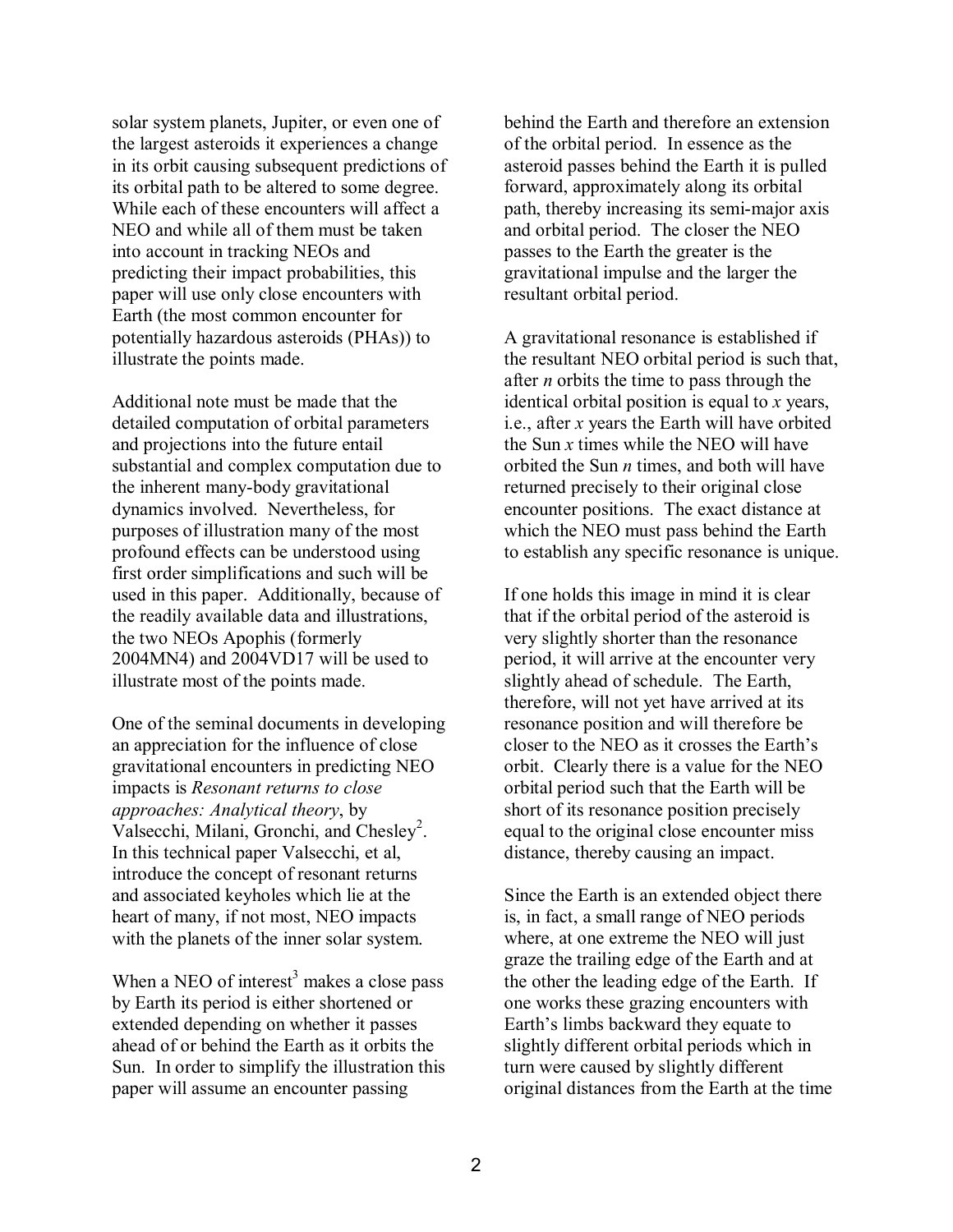of the close encounter. Since in this example the resultant period of the NEO orbit is slightly less than that required for precise resonance the range of distances from the Earth at the time of close encounter which would result in an impact are slightly greater than the resonance distance. This range of distances from the Earth at the time of close encounter is called a keyhole. Each keyhole is associated with a specific resonance value (e.g., 7/6, 8/7, 15/13, etc. i.e. 7 Earth orbits and 6 NEO orbits, etc.) and lies just outside the respective resonance distance.

For example, in the case of Apophis, there is a close encounter with the Earth on April 13, 2029 which sets up the possibility of a 7/6 resonant return impact on April 13, 2036, 7 years after the encounter. In the case of Apophis the 2029 encounter is unusually close to the Earth with the current projection of its orbit yielding a pass at only 5.94 Earth radii out from the geocenter (i.e. within the geostationary orbit). This close pass will result in Apophis passing by the Earth on that evening as a magnitude 3 visual object for those in the appropriate longitudinal band to witness it.

The Apophis keyhole, located at approximately 5.73 Earth radii is only 600 meters wide. If Apophis (or more precisely its center of gravity) passes at the end of that 600 meter region closest to the Earth then in 2036 it will return to just graze the trailing edge of the Earth. Alternatively if it passes just at the outer edge of the keyhole it will return 7 years later to just graze the leading edge of Earth. A passage anywhere between those two limits will result in a direct impact with Earth in 2036. (Figure 1)

#### **III The Deflection Challenge**

The positive aspect of a gravitational keyhole is that unless the NEO passes through the keyhole it will not subsequently impact the Earth at the resonance time. Therefore the deflection challenge, for asteroids passing through gravitational keyholes prior to impact, is to simply cause them to miss the keyhole. Since a resonance keyhole is, in general, considerably smaller than the size of the planet itself, a deflection, executed prior to the gravitational close encounter, is a far less demanding deflection than one for which the "target" to be missed is the Earth, per se.

In the case of the 2036 potential Apophis impact, the 2029 keyhole is only 600 meters wide (approximate) and therefore a deflection executed prior to 2029 (should it be required) will require several orders of magnitude less momentum transfer to the asteroid than if the deflection were to be executed subsequent to the close encounter.

This point is dramatically illustrated in the ∆V plot for Apophis developed by Andrea Carusi<sup>4</sup> (Figure 2). As can be seen in the figure the minimum ∆V required to deflect Apophis after the 2029 close encounter is on the order of 2 x  $10^{-2}$  meters/sec, whereas that required prior to 2029 is  $10^{-6}$  meters/sec or less.

Another case from the existing database is provided in the instance of 2004VD17. In this case, however, instead of a single close encounter between the present and the time of potential impact (May 4, 2102) this NEO experiences 3 close encounters with Earth. Once again, referring to the ∆V plot (Figure 3) of Andrea Carusi, we see that while the close encounters taken individually are not as dramatic as the 2029 Apophis encounter, together they create a reduction in momentum transfer of approximately 3 orders of magnitude for a deflection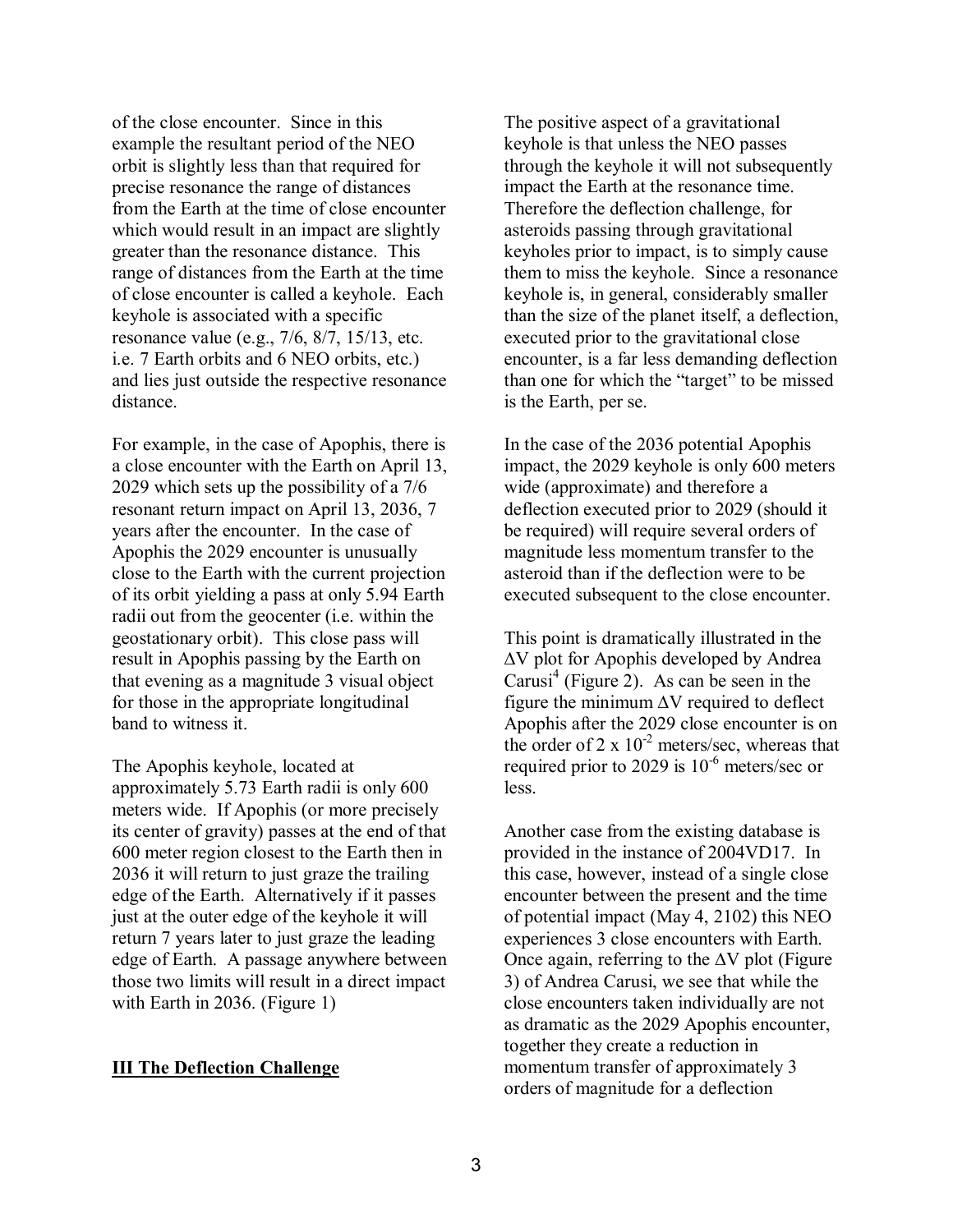executed prior to 2031 compared with one executed in the 2090 time frame.

Variations of this magnitude in the required momentum transfer for a successful deflection are highly significant, and in fact may well determine whether a deflection, with any given technology, can be performed at all. Deflecting a specific asteroid from a potential impact is not then simply a matter of the mass of the asteroid and getting in position for a deflection a decade or so ahead. The deflection challenge will, in many cases, not be a smooth function of time but rather a discontinuous function with one or more unique dates prior to which a deflection is possible and subsequent to which available technology may not be adequate.

### **IV The Impact Probability Challenge**

The compensatory "other side of the coin" associated with the advantage of deflection prior to keyhole passage is that exceptional accuracy of the future NEO trajectory is required to know whether a deflection is required. When a close encounter precedes an impact the tracking challenge is to know whether or not the NEO is headed for the associated keyhole, a much smaller target than the Earth itself. In the case of Apophis the keyhole through which the asteroid must pass in order to impact the Earth in 2036 is only 600 meters across. Knowing well ahead of time whether or not the asteroid will pass through this narrow gate is a daunting tracking challenge.

Even in the specific instance of Apophis which has been tracked for well over two years, and for which several radar tracking apparitions have been and will be available, it may require transponder tracking of the asteroid in order to obtain adequately

accurate information on its orbit in order to rationally determine whether or not to mount a deflection mission<sup>5</sup>. The transponder needed to provide this increased tracking accuracy would have to be flown to the asteroid with adequate lead time to enable the improved tracking information to be processed and a subsequent deflection executed well in advance of the asteroid keyhole passage.

Unfortunately, to date, the proportion of the potential NEO threat that experiences close gravitational encounters with the Earth (or other body) prior to its nominal impact is unknown.

## **V Information Gaps**

One of the most frustrating characteristics of tracking NEO orbits is the discontinuous nature of the data. For relatively small NEOs they are only observable when quite close to the Earth and then only when far enough from the line of sight to the Sun. As a result many NEOs, after discovery, are lost due to the limited initial data and the orbit propagation errors that accumulate prior to the next apparition. Even when the errors are small enough that subsequent apparitions can confidently identify the NEO, there are often many years between successive sighting opportunities.

When a NEO of interest is an Aten (i.e. it spends most of its time inside the Earth's orbit), and especially if its orbital period is close to that of the Earth, there will be episodic opportunities to track the NEO for several years followed by many years with no additional tracking opportunity at all.

Apophis is an example of this Aten characteristic and is about to enter a period of over 6 years with no optical tracking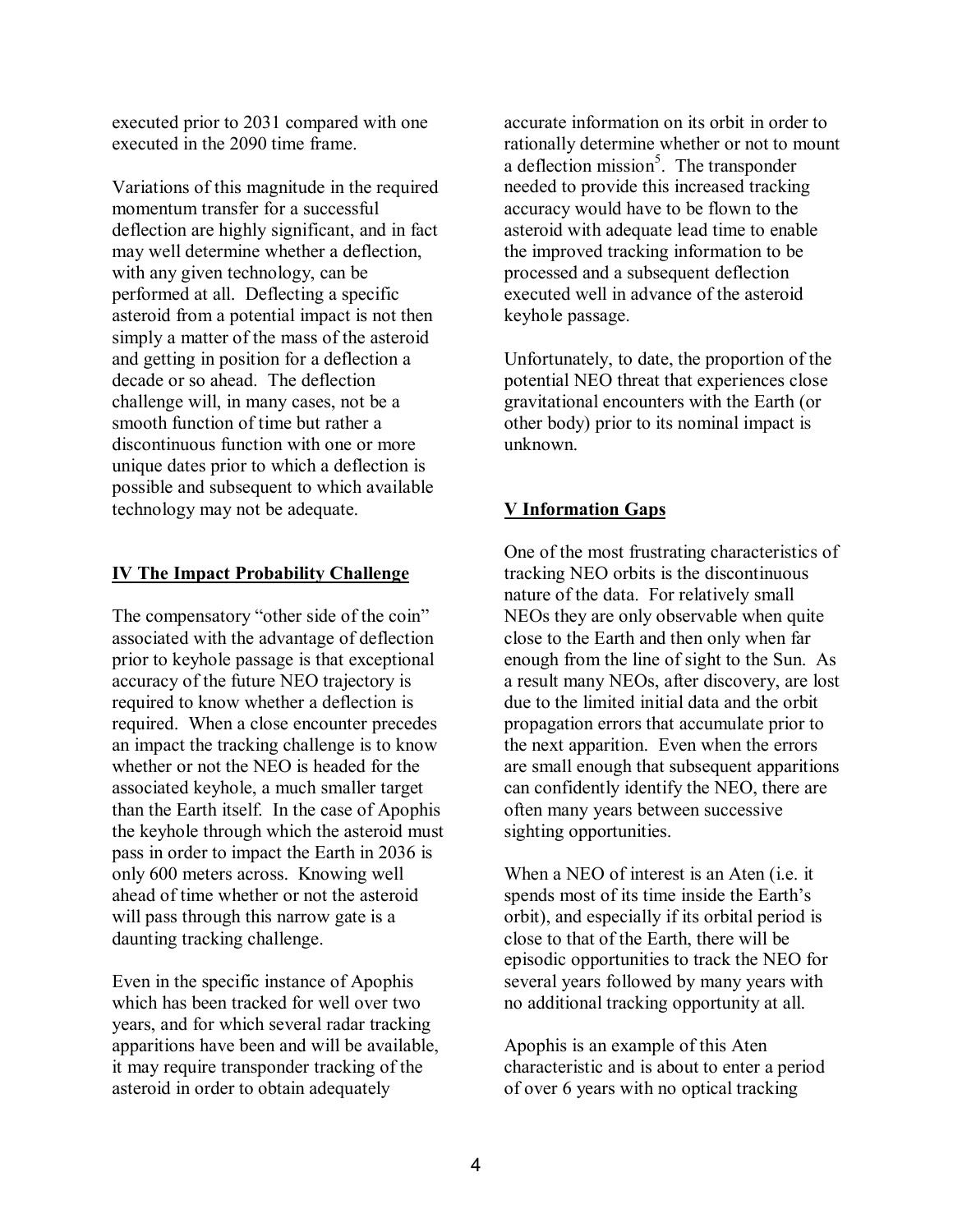opportunity to improve our knowledge of its orbit. Depending on the specific tracking opportunities with any particular NEO we may well be confronted with a threatening object for which we will have to launch a deflection mission with a relatively low impact probability simply because waiting until the next tracking apparition will provide inadequate time to accomplish a deflection mission.

The clear implication of these orbital tracking gaps is that various mitigation actions, from prioritizing telescope resources, to launching pre-deflection transponders, to launching actual deflection missions, may well have to be undertaken with (or because of) lower quality NEO trajectory accuracy than desired.

#### **VI Launch windows**

Similar phasing considerations also determine the availability of reasonably efficient launch opportunities for missions to NEOs, especially those with large aphelion distances. In many potential NEO deflection cases the most significant energetic challenge will be to deliver a deflection system to a NEO located in an orbit with either a large orbital period, a highly inclined orbit, or both. In general the energy required to get to a NEO is greater than the energy required to deflect it.

It is likely, therefore, that for a comprehensive NEO deflection capability an advanced highly efficient deep space propulsion capability will have to be developed. Such a capability was recently in development as part of NASA's Prometheus Program. Unfortunately this development program was terminated as a result of budget constraints and conflicting priorities.

#### **VII Deflection decisions**

The orbital dynamics of NEOs, both prior to and during deflection, in combination with the residual tracking uncertainties at the time deflection decisions must be made create another issue characterizing the NEO threat; the need for international coordination.

The Path of Risk: The nature of orbital mechanics assures that certain errors in tracking, projected forward in time to a nominal impact many years in the future, will result in large uncertainties of the location of the asteroid along its orbit track. It is this characteristic which leads to very low, but non-zero probabilities of impact with Earth for many newly discovered NEOs. With additional tracking over time this uncertainty generally drops to zero as the error ellipse at the nominal time of impact shrinks and leaves the Earth well outside the bounds of the ellipse. It is the cases where the error ellipse shrinks to several times the size of the Earth but still contains the Earth within it that are of concern re deflection.

On the other hand those orbital elements which define the plane of the NEO orbit and its orientation with respect to the ecliptic firm up very early in the tracking history. As a result, while there is large uncertainty in whether or not an impact will occur, there is surprisingly low uncertainty in the intersection of the NEO orbit plane and the surface of the Earth. In fact after several months of tracking a NEO it is not unusual to see the  $+/- 3$  sigma width of that intersection drop to only several tens of kilometers in width. This intersection then forms a narrow path across the surface of the Earth which changes very slightly with time,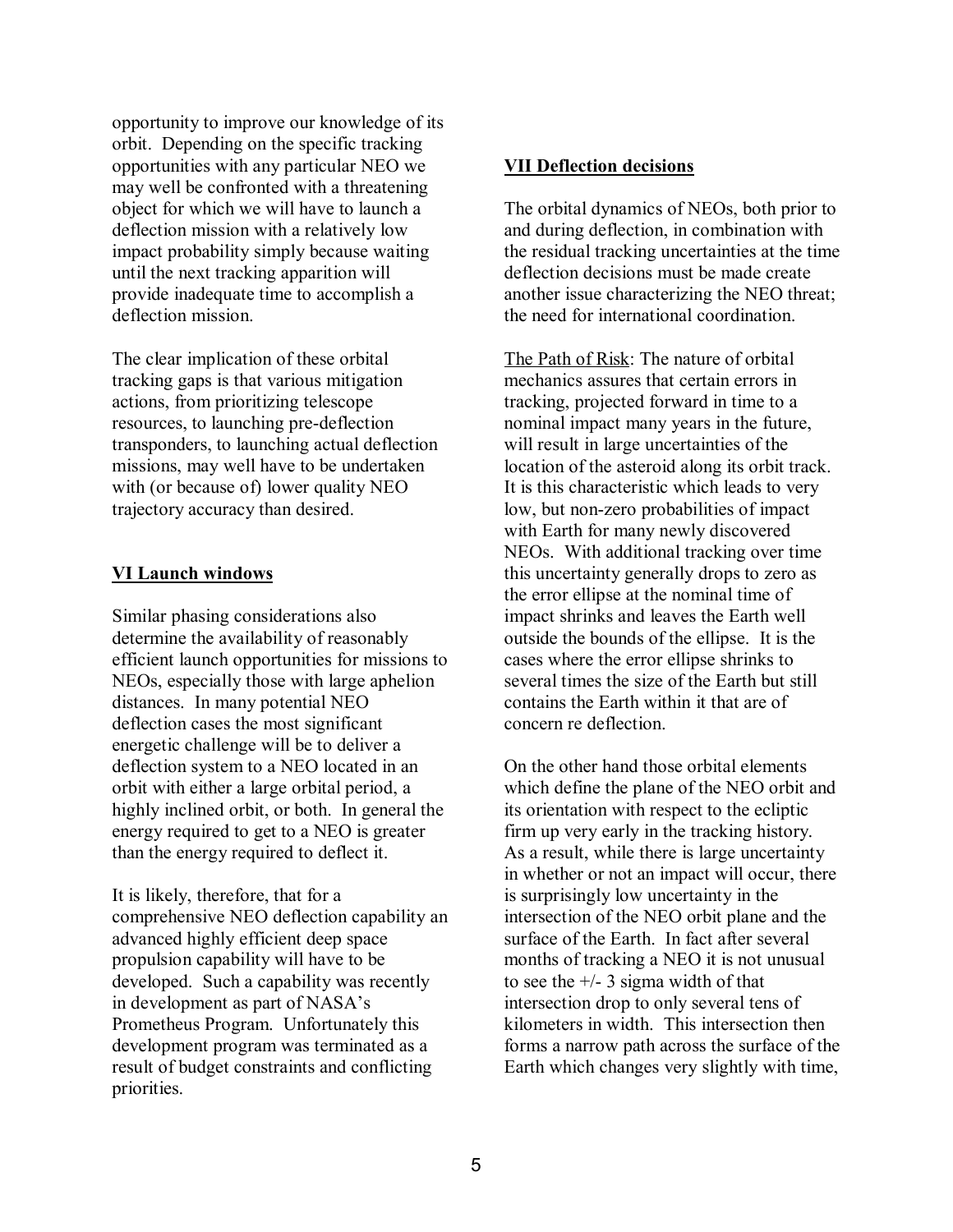that change being primarily a slow decrease of the width of the path.

This narrow corridor (Figure 4), a few kilometers wide and stretching across the face of the planet can legitimately be called the path of risk (PoR). If (with strong emphasis on the " $if$ ") a NEO at issue is going to hit the Earth, it will impact somewhere within that narrow corridor. The uncertainty, often very large, is whether, as the error ellipse (referred to by NEO astronomers as the line of variations or LOV) continues to shrink with additional tracking, it will continue to contain the earth within it. But the PoR within which an impact would occur, if the asteroid is indeed on a collision course, does not change until very close to impact when it simply shrinks in length until it is a line across part of the Earth and ultimately a point.

In many, if not most cases however, at the time a deflection must be considered (for timing reasons) the PoR extends fully across the Earth and for many Earth diameters beyond the limbs as well. Therefore the PoR will, in general, cross many national borders and remain constant for decades as a deflection decision is approached. It will not become clear, in many instances, specifically which nation or nations are actually at risk from an actual impact until after a deflection is already underway.

Instantaneous Impact Point: An additional orbital mechanical reality is that the only effective direction in which to push an asteroid in order to deflect it from an impact is parallel to its orbital velocity vector. While changes in velocity cause an ever increasing change in the location of the asteroid along its future orbit, any velocity changes perpendicular to the NEO velocity vector result in small changes in direction

which sinusoidally oscillate around the zero condition.

When a deflection maneuver either adds to or subtracts from the NEO's velocity it causes the period of the asteroid to increase or decrease respectively. With respect to a future impact point on Earth slight increase in the period of the asteroid will require slightly more time for it to arrive at the Earth (several orbits later) thereby resulting in the Earth being slightly further ahead in its orbit at the time the NEO arrives. The result of this slight increase in the NEO's velocity then is to impact the Earth slightly toward its trailing limb from the original impact point. Conversely if the deflection maneuver slows down the asteroid slightly it will subsequently hit a bit toward the leading limb of the Earth at impact.

It takes little work to see that these new impact points, and others as the original deflection velocity change grows, lie along the identical path across the Earth as the earlier PoR. In effect the slight velocity changes associated with the deflection maneuver mimic the uncertainties in the tracking which define the LOV.

The implication of this deflection path is that in the process of deflecting an asteroid its instantaneous impact point will migrate, either slowly or in jumps depending on the deflection technique, toward the leading or trailing limbs of the Earth until it passes beyond the Earth entirely.

From the international political point of view, however, in the process of deflecting an asteroid from an impact with Earth at point A, its instantaneous impact point will shift across the Earth, either eastward or westward from A, until it leaves the Earth's surface altogether on completion of the deflection process. During that process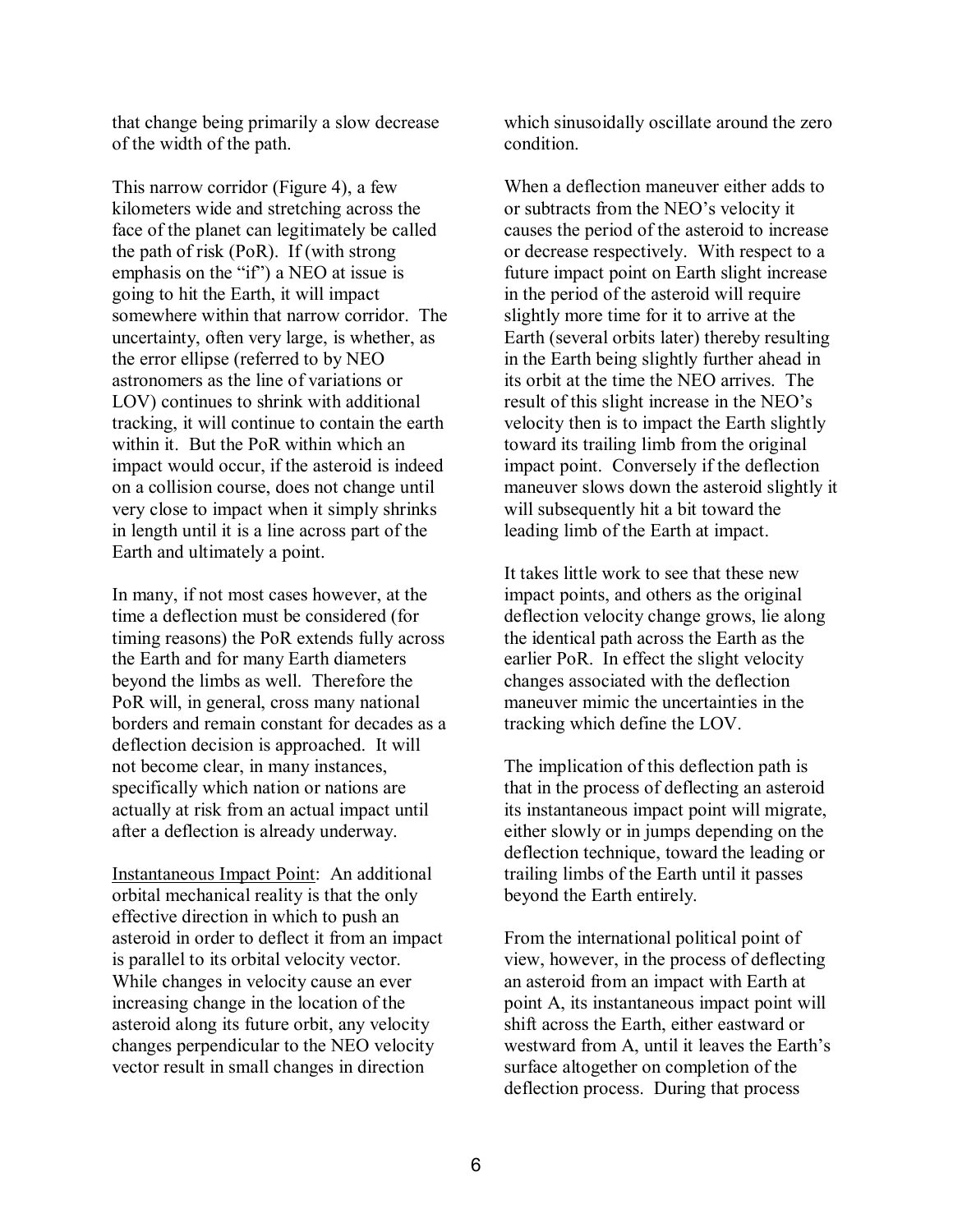however, should the deflection fail, or be inadequate, there will be a new impact point along the original PoR.

Clearly these dynamic trajectory characteristics will assure not only international interest whenever a NEO impact threatens, but in all likelihood a certainty that the international community, hopefully in a coordinated and thoughtful way, will fully participate in all aspects of the deflection decision process.

Based on the above no one serious about protecting the Earth from NEO impacts should imagine that deflection decisions will be made in isolation. Nor will they be made without the value judgements of other people and cultures being strongly expressed and hopefully taken into full consideration.

## **VIII Recommendations**

Analytic:

- 1) Statistical determination should be made of the size of the cohort of NEOs with impact probability for which close gravitational encounters will precede nominal impact.
- 2) Analysis and display of key parameters related to close encounters (keyholes,  $\Delta V$  plots, etc) should be routinely produced in order to inform mission design and analysis interests for all NEOs with non-zero impact probability (perhaps with some minimal risk threshold)
- 3) Timing and phasing issues should be given priority attention. There are serious data gaps re NEO tracking and widely space launch window opportunities for many potential deflection cases. These factors need to be made explicit and accessible in order

that everyone involved can deal with this reality.

4) NEO Deflection decision-making should, from the outset, assume and account for the participation of the international community.

### Operational:

- 1) NEO tracking assets, in general, are currently being made available as a secondary mission on most of the telescopes being used. Many of the assets are funded by and primarily dedicated to science yet NEO discovery and tracking is not science, it is public safety. This conflict needs to be resolved and the NEO discovery and characterization efforts put on a secure funding basis. Protection of the Earth from NEO impacts should not be placed in a zero-sum budgeting conflict with space science or exploration.
- 2) Radar tracking is critical to obtaining an adequate and timely knowledge of NEO orbits for rational planning. Yet funding and upgrading, maintenance, and personnel support for the Arecibo Radio Telescope are unreliable at best. This uncertainty should be addressed at the earliest possible time.
- 3) It is clear from even a cursory look at the challenge presented by NEOs with a high  $V_{\text{imp}}$  (velocity at impact) that not only will existing launch vehicles be inadequate to deliver mitigation spacecraft to these asteroids, but that chemical propulsion systems in general are inadequate. High performance, deep space propulsion technology must be placed under development and placed on a firm funding basis. Nuclear-electric propulsion (NEP) in particular should be reconsidered since it provides dual capability for both the delivery and execution of NEO deflection systems.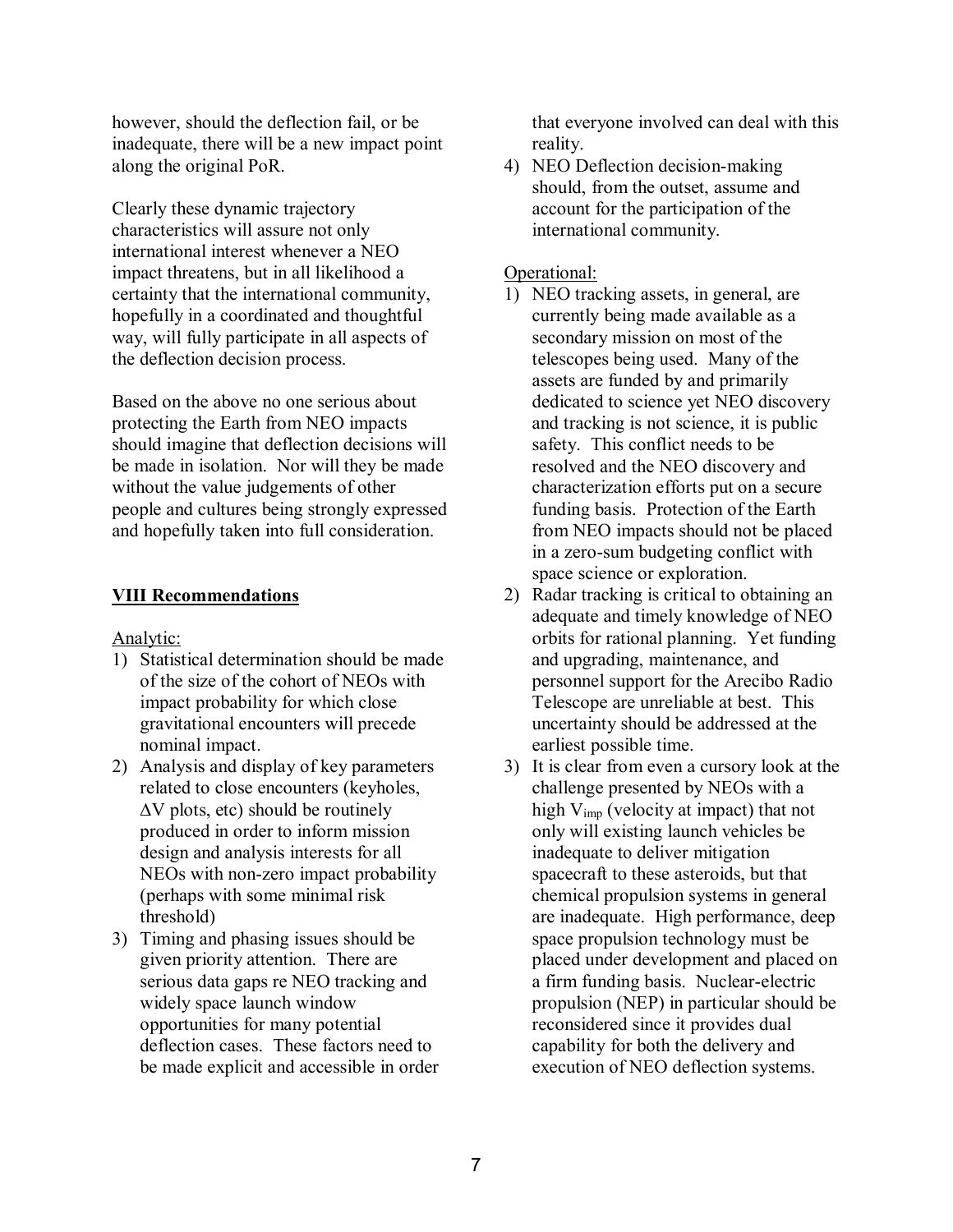

**Figure 1. Schematic of the Apophis keyhole for various resonant return trajectories. Top, the keyhole geometry for June, 2006 showing the location of the 2036 and 2037 keyholes and the current +/- 3 sigma error ellipse. Middle, the July, 2005 configuration with its much larger error ellipse and many keyholes. Below, detail of the 2036, 7/6 resonance keyhole. (Note: values approximate)**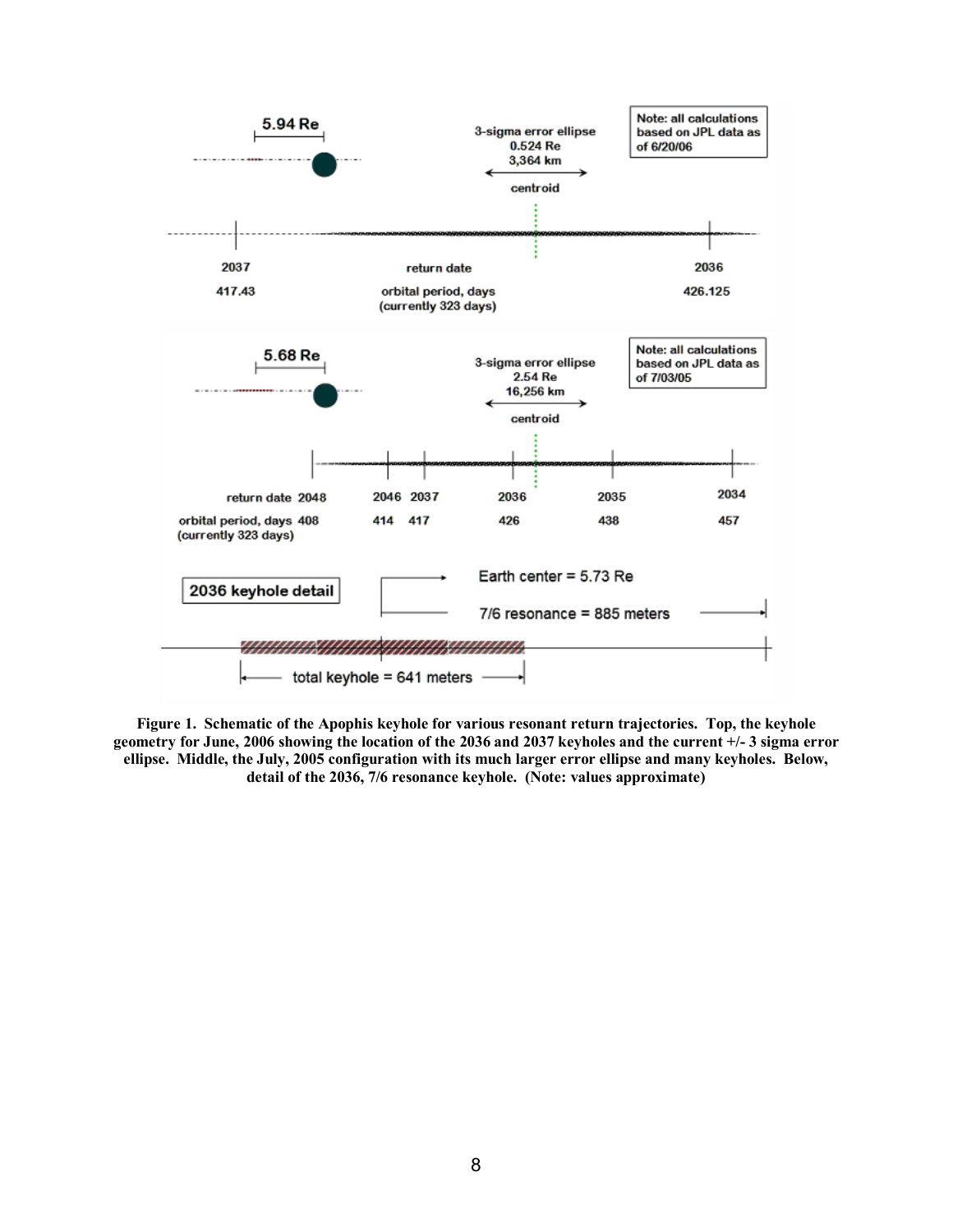

**Figure 2. ∆V plot for the near-Earth asteroid Apophis (formerly 2004MN4) showing the required deflection change in velocity necessary at various dates prior to the nominal 2036 impact with Earth to cause the asteroid to just miss the impact. The 5 order of magnitude drop in the required ∆V for deflections prior to 2029 is caused by a close gravitational encounter with Earth as Apophis passes within the geostationary satellite orbit on April 13, 2029.** 



**Figure 3. ∆V plot for the near-Earth asteroid 2004VD17 showing the deflection change in velocity required to avoid the nominal 2102 impact with Earth. Note that in this case there are three close gravitational encounters prior to the nominal time of impact, each contributing to a 3+ order of magnitude decrease in ∆V for deflections prior to ~2020.** 



Figure 4. Apophis Path of Risk (PoR); the locus of points on the Earth's surface where Apophis could **impact, if it were to impact the planet on April 13, 2036. Note that the PoR extends almost 270 degrees**  around the Earth's surface. The relatively slow speed of the NEO causes gravitational focusing to wrap the potential impact line beyond the Earth's limbs.